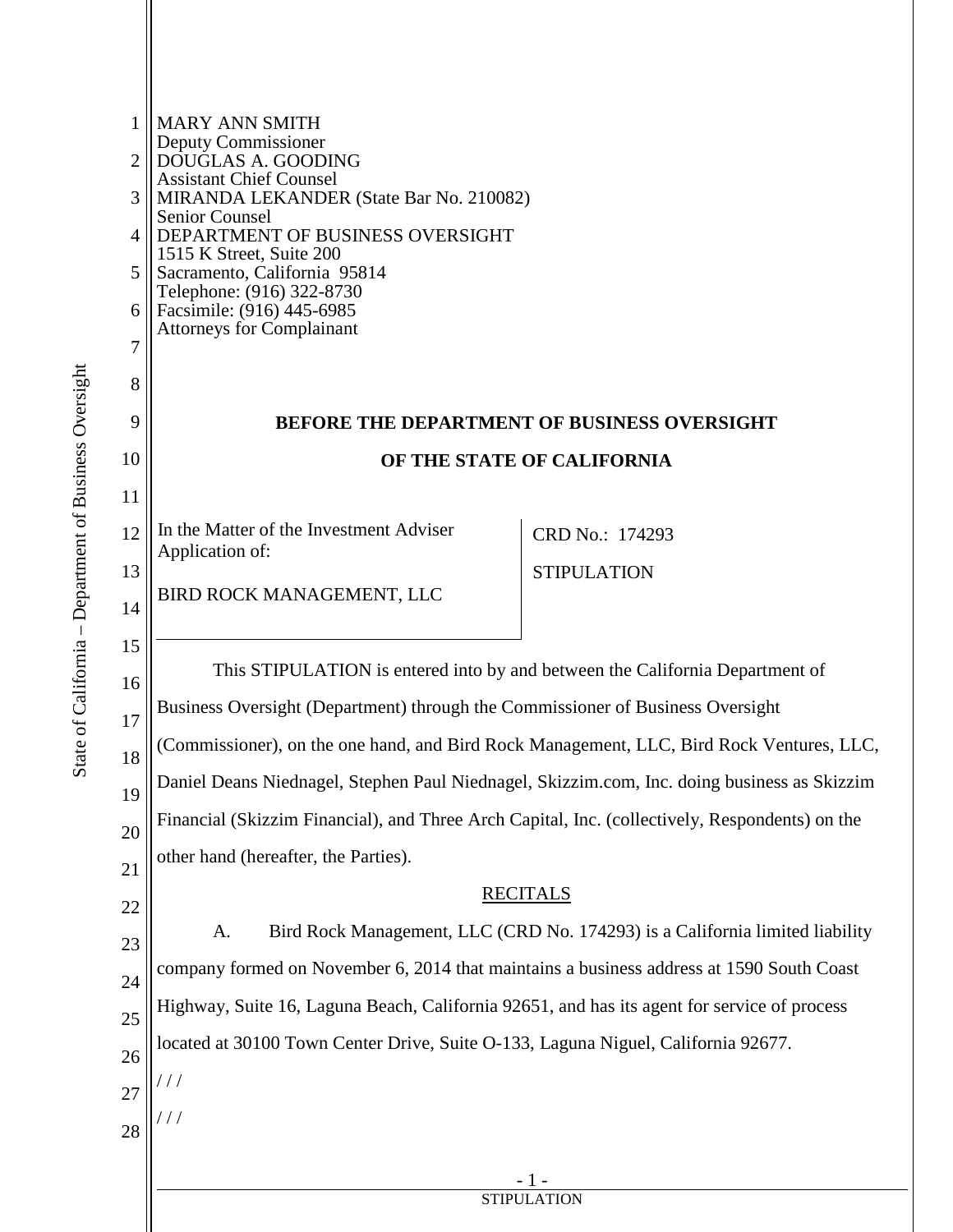- Center Drive, Suite O-133, Laguna Niguel, California 92677. 1 2 3 B. At all relevant times, Bird Rock Ventures, LLC was a California limited liability company formed on August 7, 2003, with its agent for service of process located at 30100 Town
- maintains a business address at 24 Calle Boveda, San Clemente, California 92651. At all relevant 4 5 6 7 8 C. Daniel Deans Niednagel (CRD No. 5613211) is the president and sole owner of Skizzim Financial (CRD No. 150206), a California corporation formed in April 2001 that times, Skizzim Financial was a general partner, manager, and 50% owner of Bird Rock Ventures, LLC and Bird Rock Management, LLC.

 California 92677. At all relevant times, Three Arch Capital, Inc. was a general partner, manager, and 50% owner of Bird Rock Ventures, LLC and Bird Rock Management, LLC. 9 10 11 12 13 D. Stephen Paul Niednagel (CRD No. 2412047) is the president and sole owner of Three Arch Capital, Inc. (CRD No. 150210), a California corporation formed in August 2003 that maintains a business address at 30100 Town Center Drive, Suite O-133, Laguna Niguel,

 Rock Ventures, LLC provided investment advice to Pacific West Home Mortgage, LLC, Southland Home Mortgage, LLC, and Southland Home Mortgage II, LLC (collectively, "the 14 15 16 17 E. Beginning in or about August 2003 and continuing through the date hereof, Bird Private Funds").

 F. In May 2009, Skizzim Financial and Three Arch Capital, Inc. each filed with the Commissioner an initial Form ADV, applying for an investment adviser certificate. In or about 18 19 20 21 April 2010, both applications were deemed abandoned when timely responses to the Commissioner's deficiency letters were not received.

22 23 24 25 26 27 G. On August 27, 2012, the Commissioner by emergency regulation repealed the prior language and enacted the new language of California Code of Regulations, title 10, section 260.204.9, creating an exemption to the investment adviser certification requirement of Corporations Code section 25230, subdivision (a), for investment advisers who provide advice solely to one or more qualifying private funds (hereafter, "exemption for private fund advisers"). / / /

28 / / /

> - 2 - **STIPULATION**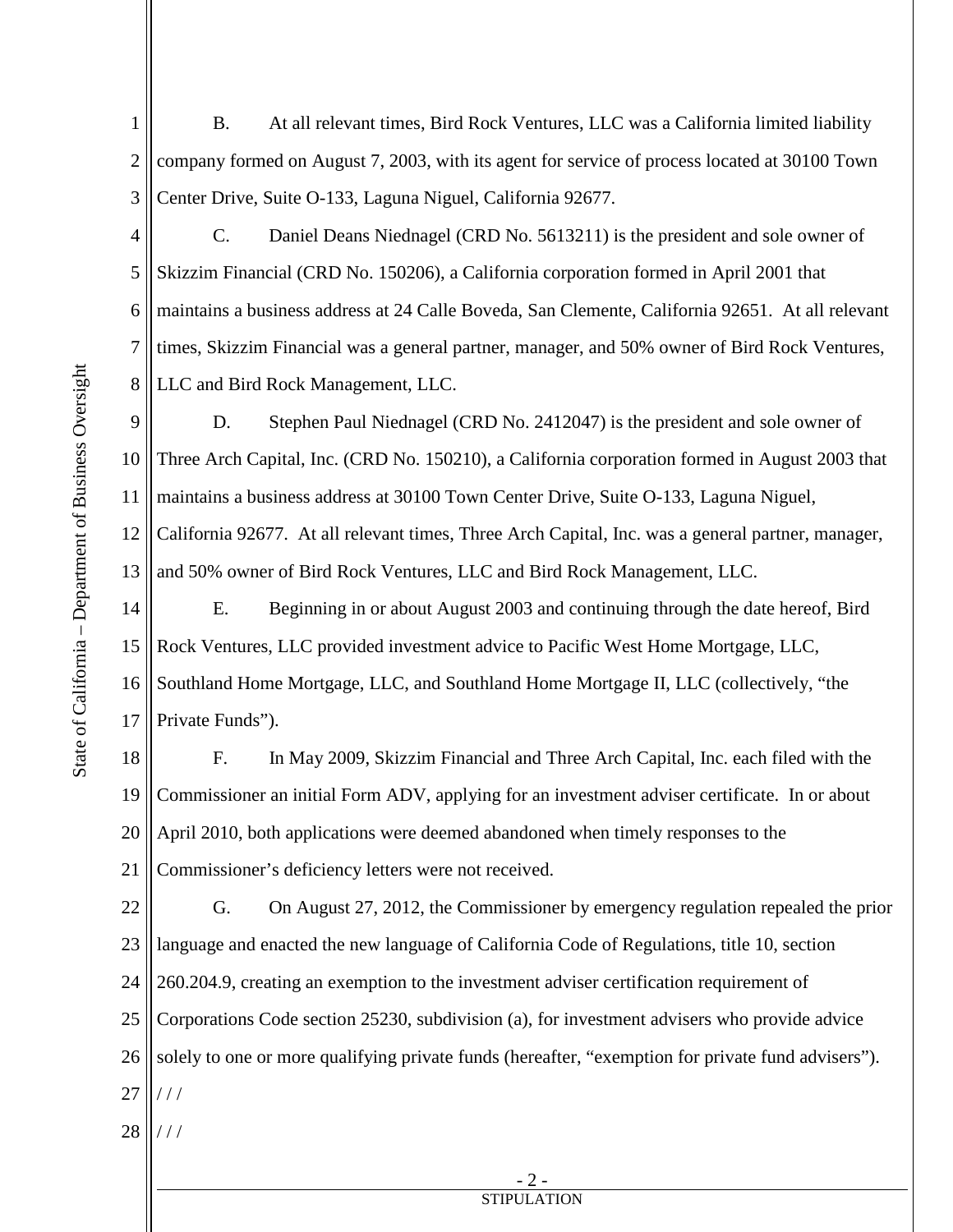1 2 3 4 H. On January 27, 2015, Bird Rock Management, LLC filed with the Commissioner an initial Form ADV, applying for an investment adviser certificate. In response to the Commissioner's inquiry about possible unlicensed investment adviser activities, Respondents cooperated and provided additional information.

5 6 7 I. The Commissioner's review of the information provided by Respondents revealed that beginning on October 27, 2012, Respondents did not comply with the following exemption requirements for private fund advisers:

8 9 10 i. Filing with the Commissioner the reports and amendments thereto as specified in Rule 204-4, adopted by the Securities and Exchange Commission under the Investment Advisers Act of 1940;

11 12 13 ii. Paying the initial filing fee required by Corporations Code section 25608, subdivision (q), and renewal fees due by January 1 for each successive year that Respondents relied upon the exemption; and,

 to each beneficial owner of the Private Funds within 120 days after the end of each fiscal year. 14 15 16 17 iii. Obtaining, on an annual basis, financial statements of each retail buyer fund advised, audited by a certified public accountant (CPA) that is registered with the Public Company Accounting Oversight Board (PCAOB), and delivering a copy of such audited financial statements

 from October 27, 2012 through the date hereof, without first applying for and securing from the 18 19 20 21 22 J. As a result of Respondents' failure to comply with the exemption requirements for private fund advisers, Respondents have conducted business as an investment adviser in this state Commissioner a certificate, then in effect, authorizing them to do so, in violation of Corporations Code section 25230, subdivision (a).

 intention and desire of the Parties to resolve this matter without the necessity of a hearing and/or 23 24 25 26 K. The Commissioner has determined that the public interest will not be served by denying the request for registration submitted by Bird Rock Management, LLC, and it is the other litigation.

27 / / /

28 / / /

> - 3 - **STIPULATION**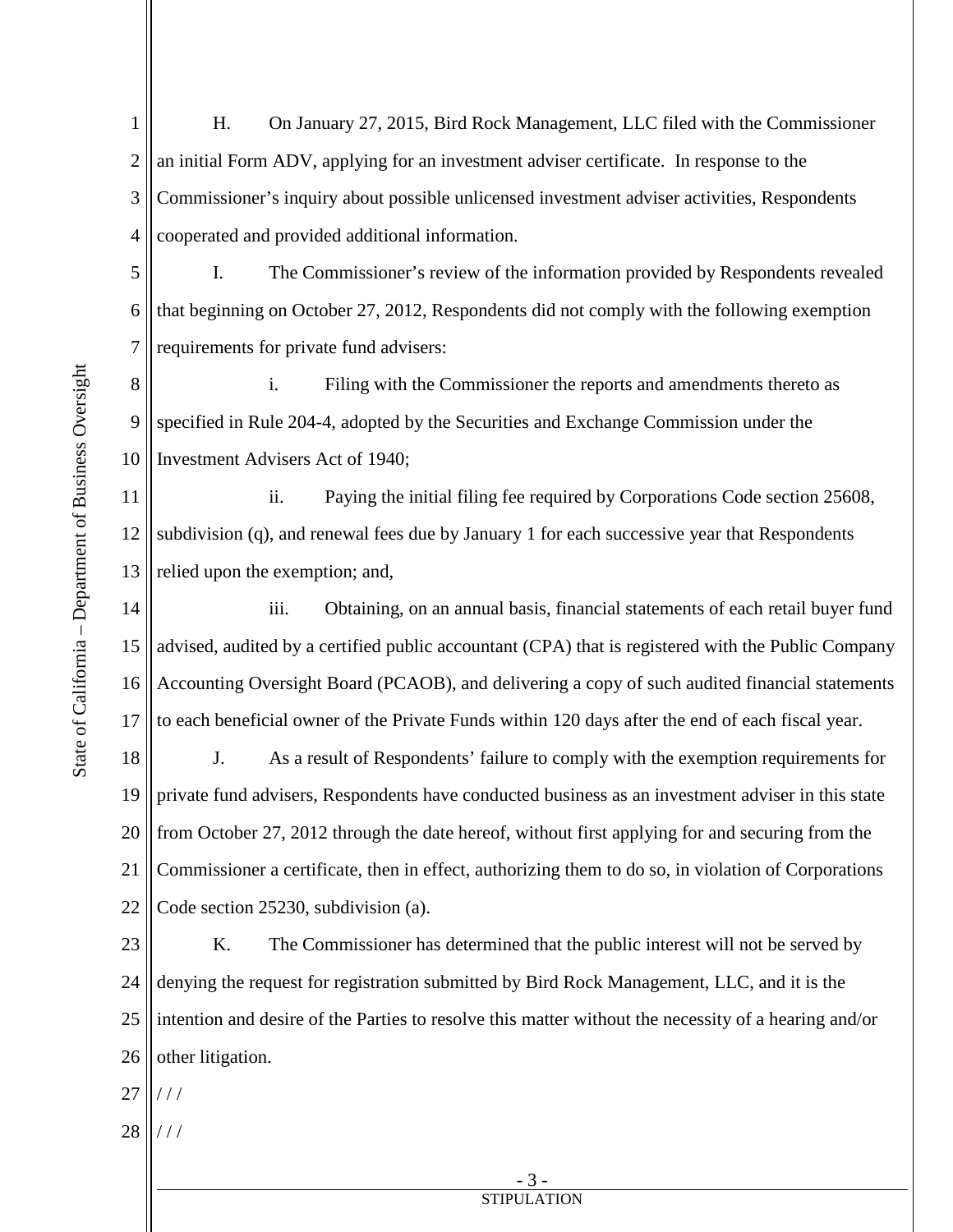1

2

3

NOW, THEREFORE, for good and valuable consideration, and the terms and conditions set forth herein, the Parties agree as follows:

## TERMS AND CONDITIONS

4 1. Purpose. The purpose of this Stipulation is to settle and resolve the matters between the Parties hereto, for judicial economy and expediency, and to avoid the expense of a hearing, and possible further court proceedings.

13 2. Desist and Refrain Order: Respondents stipulate to the issuance of the Desist and Refrain Order pursuant to Corporations Code section 25532, in the form attached hereto as Exhibit A, directing Respondents to desist and refrain from engaging in investment adviser activities unless and until certification has been made under the California Corporate Securities Law of 1968 or unless exempt. Respondents agree to accept service of the executed Desist and Refrain Order by the Commissioner's agent sending a copy to their counsel at chad.ensz@dentons.com.

3. Waiver of Hearing Rights. Respondents acknowledge their right to a hearing under the California Corporate Securities Law of 1968 in connection with the Desist and Refrain Order 14 15 16 17 18 19 20 attached as Exhibit A, and hereby waive such rights to a hearing, and to any reconsideration, appeal, or other right to review which may be afforded pursuant to the California Corporate Securities Law of 1968, the California Administrative Procedure Act, the California Code of Civil Procedure, or any other provision of law, and by waiving such rights, consent to the Commissioner's Desist and Refrain Order becoming final.

 with any term of this Stipulation shall be a breach of this Stipulation and shall be cause for the Commissioner to immediately revoke any licenses held by, and/or deny any pending application(s) 21 22 23 24 25 26 27 28 4. Certification. Respondents stipulate to undertake all appropriate steps designed to assure full compliance with the laws of California in connection with the licensing of Respondents' business as an investment adviser. Respondents acknowledge that failure to comply of Respondents, their successors and assigns, by whatever names they might be known. Respondents hereby waive any notice and hearing rights to contest such revocations and/or denial(s) which may be afforded under the Corporate Securities Law of 1968, the California

> - 4 - STIPULATION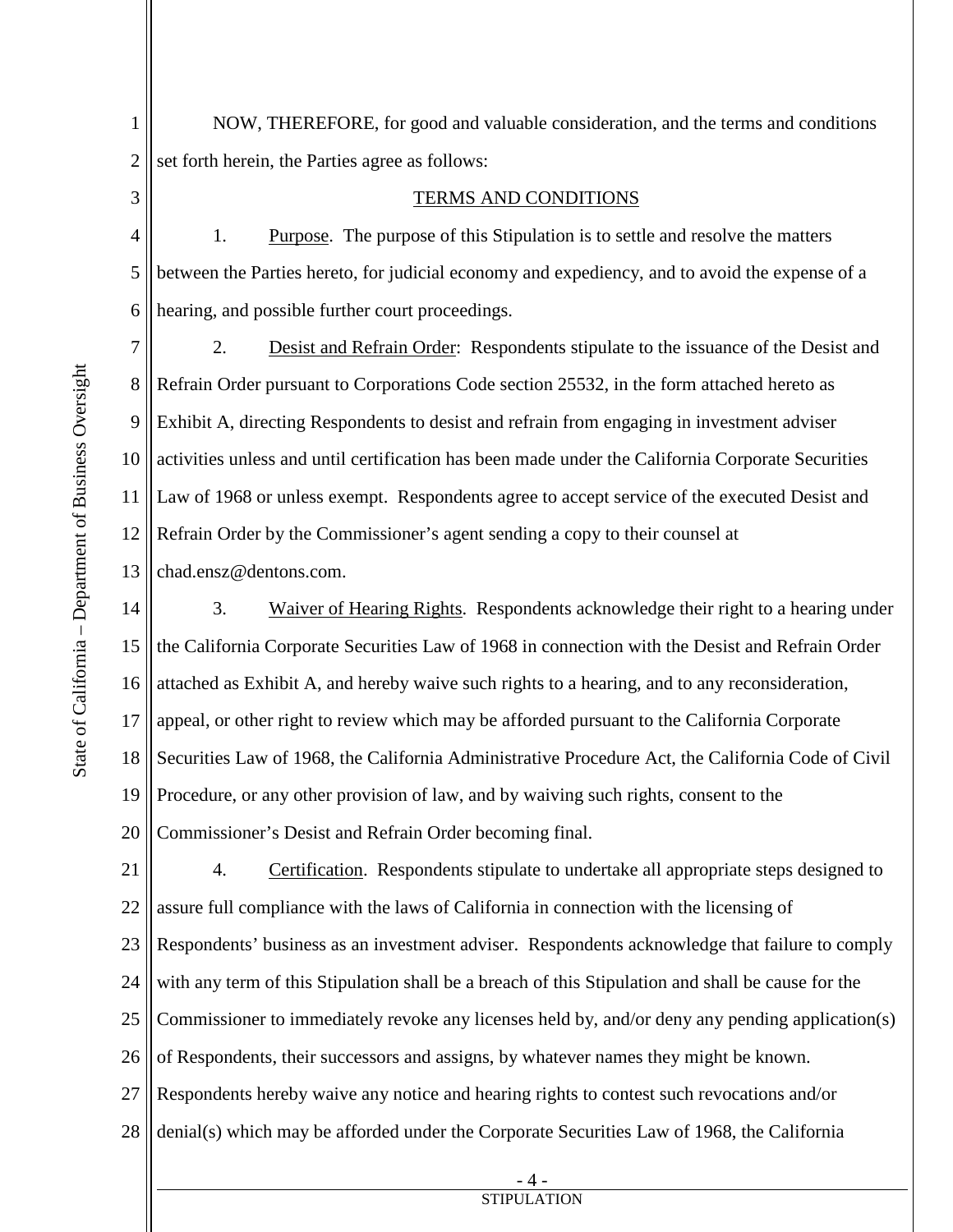State of California – Department of Business Oversight State of California - Department of Business Oversight

 Administrative Procedure Act, the California Code of Civil Procedure, or any other provision of 1 2 law in connection with this action.

3 4 5 6 7 8 9 10 11 5. Acknowledgement. Respondents acknowledge that they did not timely obtain an investor advisor certificate from the Department, or otherwise qualify for a lawful exemption, as required by Corporations Code section 25230. Although Respondents maintain such failure was neither willful nor intentional, Respondents acknowledge that such conduct was inconsistent with the provisions of the California Corporate Securities Law of 1968. The acknowledgment of Respondents is for the purposes of this and any other future proceedings that may be initiated by or brought before the Department. The Parties agree that this Stipulation and any acknowledgements hereunder shall not be admissible or binding against Respondents in any action(s) brought against Respondents by third parties who are not signatories to this Stipulation.

6. Administrative Penalty. Respondents agree to pay to the Commissioner an 12 13 14 15 16 17 18 19 20 administrative penalty in the amount of \$45,000.00 (Administrative Penalty) pursuant to Corporations Code section 25532, subdivision (b), for conducting unlicensed investor adviser activity in violation of Corporations Code section 25230, subdivision (a). Such Administrative Penalty shall be paid by Respondents within 30 days of the Effective Date of this Stipulation. The cashier's check shall be made payable to "The Department of Business Oversight," and shall be sent to the attention of Miranda LeKander, Senior Counsel, Department of Business Oversight, 1515 K Street, Suite 200, Sacramento, California 95814. In the event the payment due date falls on a weekend or holiday, the payment shall be due the next business day.

 cause for the Commissioner to immediately revoke any licenses held by, and/or deny any pending known. Respondents hereby waive any notice and hearing rights to contest such revocations 21 22 23 24 25 26 27 28 7. Failure to Timely Pay Administrative Penalty. Respondents acknowledge that failure to timely pay the Administrative Penalty shall be a breach of this Stipulation and shall be application(s) of Respondents, their successors and assigns, by whatever names they might be and/or denial(s) which may be afforded under the California Corporate Securities Law of 1968, the California Administrative Procedure Act, the California Code of Civil Procedure, or any other provision of law in connection therewith. Respondents further agree that this Stipulation shall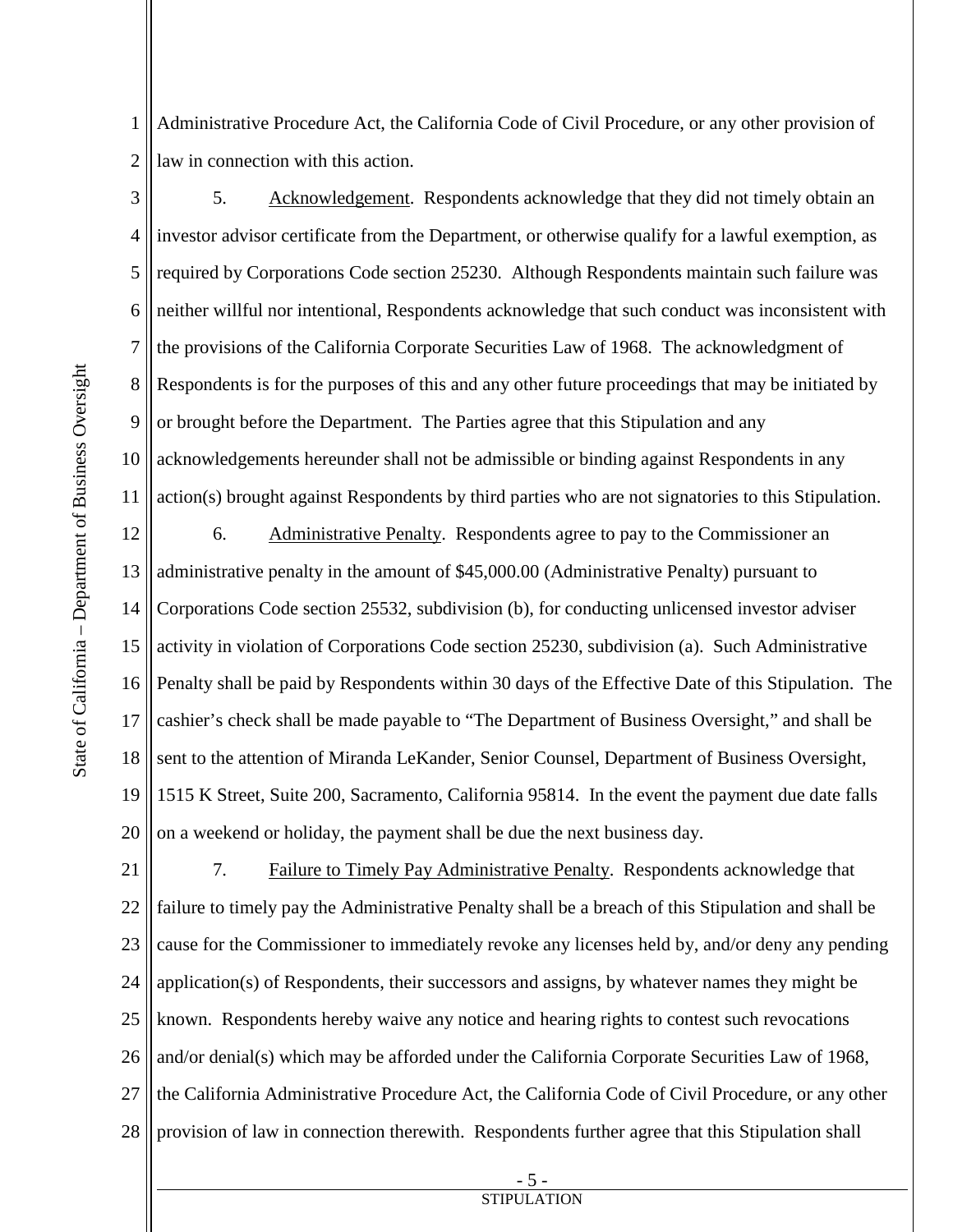1 2 3 4 constitute a final decision for the purpose of the Commissioner applying ex parte to the superior court, without further notice to Respondents, for a civil judgment in the amount of the Administrative Penalty stipulated herein and procuring an order pursuant to Corporations Code section 25252, subdivision (e).

5 6 8. Exempt Adviser Reporting Requirements. With regard to each of the Private Funds specified in Paragraph E, Respondents shall do the following:

 a. File with the Commissioner within 30 days of the Effective Date of this Stipulation 7 8 9 10 all required reports and amendments thereto, as required by title 10 of the California Code of Regulations, section 260.204.9, subdivision  $(b)(2)$ , for the period of January 1, 2013 through December 31, 2015;

11 12 13 b. Pay to the Commissioner within 30 days of the Effective Date of this Stipulation the fees required by Corporations Code section 25608, subdivision (q), for the years 2012, 2013, 2014, 2015, and 2016 in the sum of \$625.00;

 c. Obtain annual financial statements of each Private Fund, audited by a CPA that is 14 15 16 17 registered with the PCAOB, for the period of January 1, 2013 through December 31, 2015, and deliver a copy of such audited financial statements to the Commissioner and each beneficial owner of the Private Funds no later than December 31, 2016; and,

 d. Deliver to each beneficial owner of the Private Funds no later than 30 days from 18 19 20 the Effective Date of this Stipulation a copy of this Stipulation and attached Desist and Refrain Order.

 Management, LLC has met all conditions to conduct business as an investment adviser, and 21 22 23 24 25 26 9. Investor Adviser Certificate Application. No later than 30 days after the Commissioner, in her sole discretion, has certified pursuant to Paragraph 4 that Bird Rock provided that Respondents have strictly complied with the terms specified in Paragraphs 6 and 8(a), (b), and (d), the Commissioner will issue to Bird Rock Management, LLC an investment adviser certificate pursuant to Corporations Code section 25230.

27 / / /

28 / / /

> - 6 - **STIPULATION**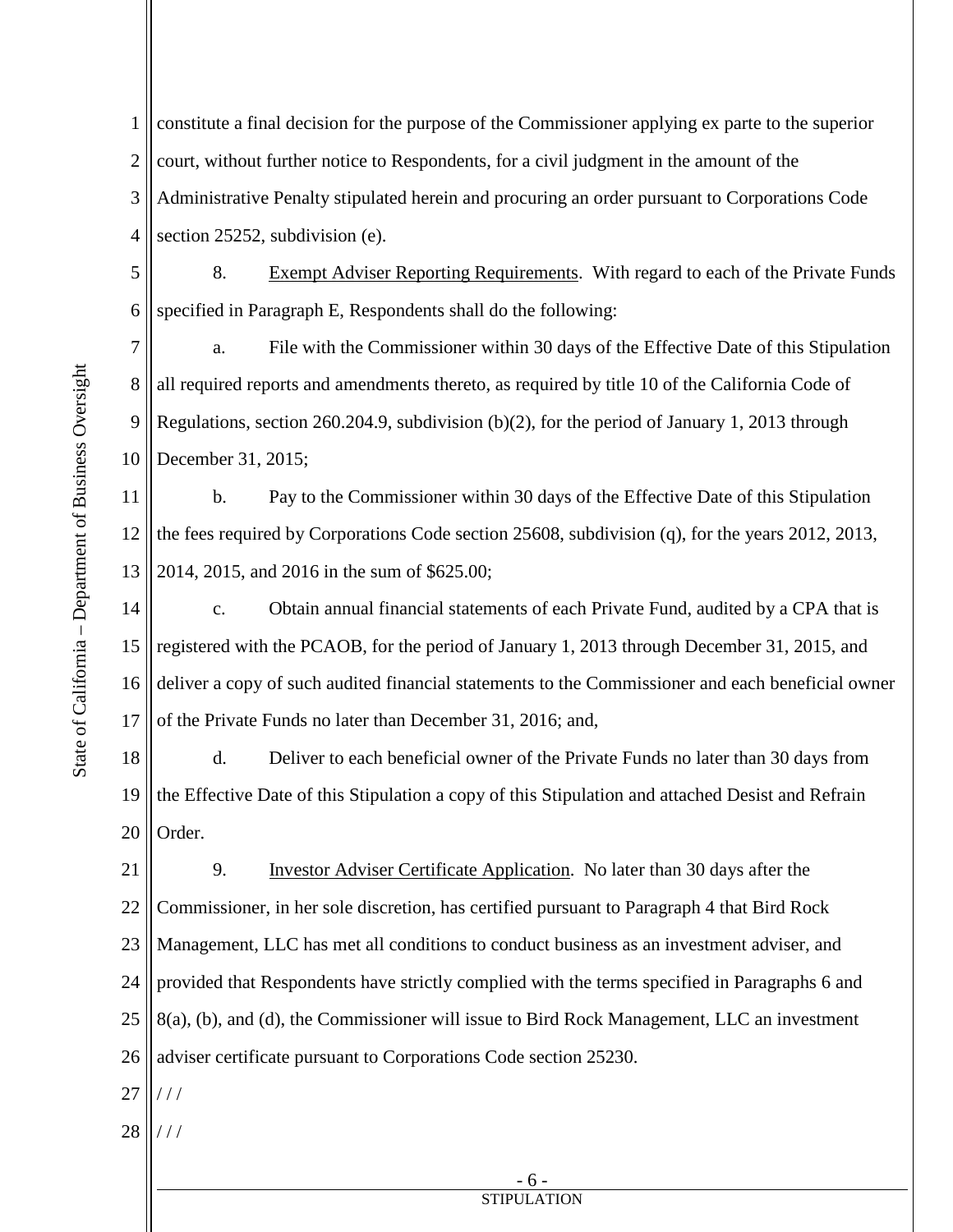bring any future action(s) against Respondents or any of the managers, officers, directors, shareholders, or employees of Respondents for any and all unknown or future violations of the investigation and/or action. 1 2 3 4 5 6 7 8 9 10 11 10. Future Actions by the Commissioner. The Commissioner reserves the right to California Corporate Securities Law of 1968. This Stipulation shall not serve to exculpate Respondents or any of the managers, officers, directors, shareholders, or employees of Respondents from liability for any and all unknown or future violations of the California Corporate Securities Law of 1968. Respondents further agree and acknowledge that nothing in this Stipulation shall preclude the Commissioner or her agents, officers, or employees, to the extent authorized by law, from referring any evidence or information regarding this matter to any other state or federal law enforcement official, or from assisting or cooperating with regard to any

11. Settlement Agreement Coverage. The Parties hereby acknowledge and agree that 12 13 14 15 16 17 this Stipulation is intended to constitute a full, final, and complete resolution of this matter. The Parties further acknowledge and agree that nothing contained in this Stipulation shall operate to limit the Commissioner's ability to assist any other agency, county, state or federal, with any prosecution, administrative, civil or criminal, brought by any such agency against Respondents based upon any of the activities alleged in this matter or otherwise.

12. Independent Legal Advice. Each of the Parties represents, warrants, and agrees respect to the advisability of executing this Stipulation. 18 19 20 that it has received or been advised to seek independent legal advice from its attorneys with

13. No Other Representation. Each of the Parties represents, warrants, and agrees that in executing this Stipulation, it has relied solely on the statements set forth herein and the advice 21 22 23 24 25 26 27 of its own counsel. Each of the Parties further represents, warrants, and agrees that in executing this Stipulation, it has placed no reliance on any statement, representation, or promise of any other party, or any other person or entity not expressly set forth herein, or upon the failure of any party or any other person or entity to make any statement, representation or disclosure of anything whatsoever. The Parties have included this clause: (1) to preclude any claim that any party was in

28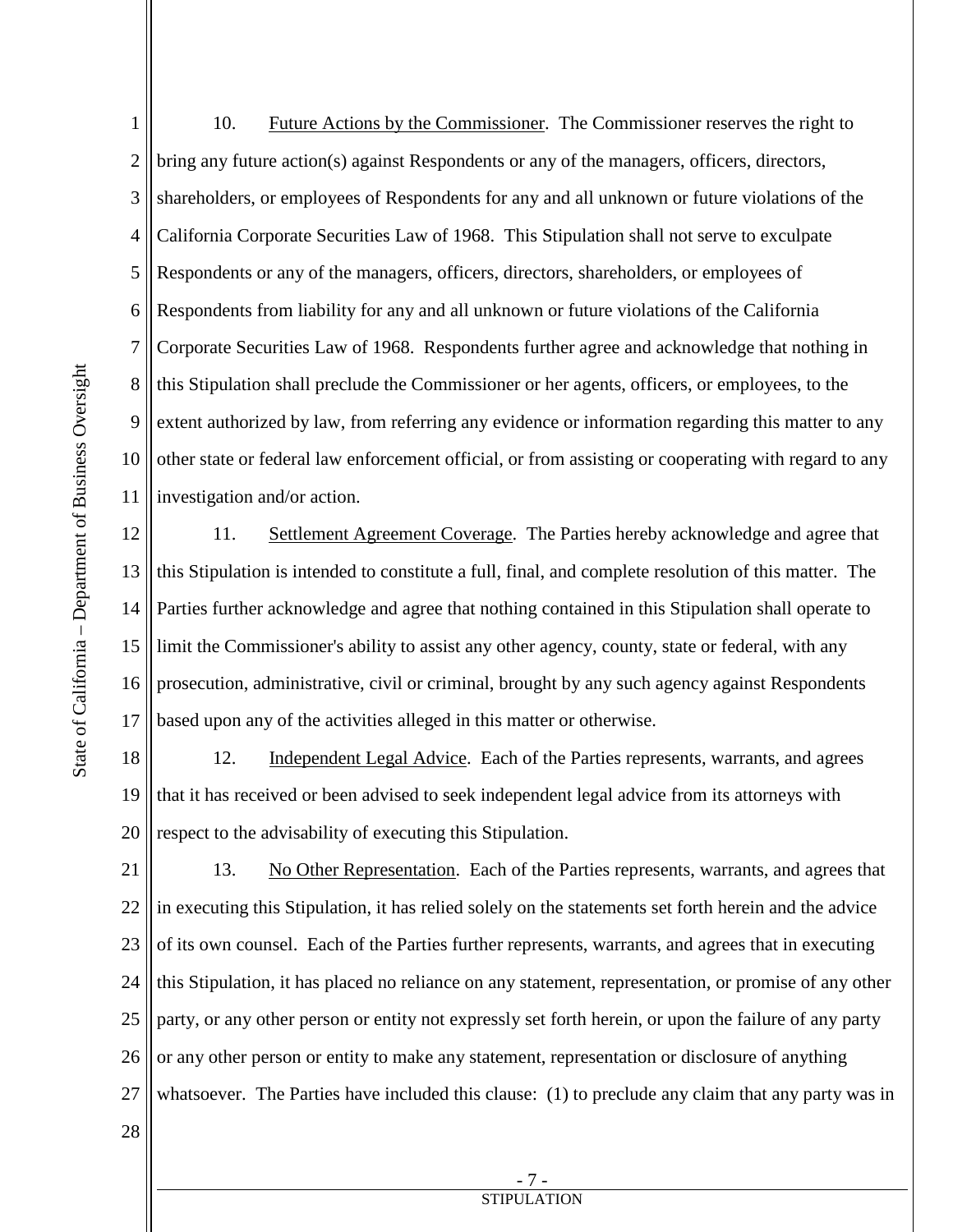1 2 any way fraudulently induced to execute this Stipulation; and (2) to preclude the introduction of parol evidence to vary, interpret, supplement, or contradict the terms of this Stipulation.

14. Modifications and Qualified Integration. No amendment, change or modification 3 4 5 of this Stipulation shall be valid or binding to any extent unless it is in writing and signed by all of the parties affected by it.

 covenants between the Parties with respect to the subject matter hereof, and supersedes all 6 7 8 9 10 15. Full Integration. This Stipulation is the final written expression and the complete and exclusive statement of all the agreements, conditions, promises, representations, and discussions between and among the Parties, their respective representatives, and any other person or entity, with respect to the subject matter covered hereby.

11 12 13 14 15 16 17 16. No Presumption From Drafting. In that the Parties have had the opportunity to draft, review and edit the language of this Stipulation, no presumption for or against any party arising out of drafting all or any part of this Stipulation will be applied in any action relating to, connected to, or involving this Stipulation. Accordingly, the Parties waive the benefit of Civil Code section 1654 and any successor or amended statute, providing that in cases of uncertainty, language of a contract should be interpreted most strongly against the party who caused the uncertainty to exist.

18 19 20 21 17. Counterparts. This Stipulation may be executed in any number of counter-parts by the Parties, and when each party has signed and delivered at least one such counterpart to the other party, each counterpart shall be deemed an original and taken together shall constitute one and the same Stipulation. A fax signature shall be deemed the same as an original signature.

18. Terms, Headings and Governing Law. All terms used, but not defined herein, shall 22 23 24 25 26 27 have the meaning assigned to them by the Corporate Securities Law of 1968. The headings to the paragraphs of this Stipulation are inserted for convenience only and will not be deemed a part hereof or affect the construction or interpretation of the provisions hereof. This Stipulation shall be construed and enforced in accordance with, and governed by, the laws of the State of California.

28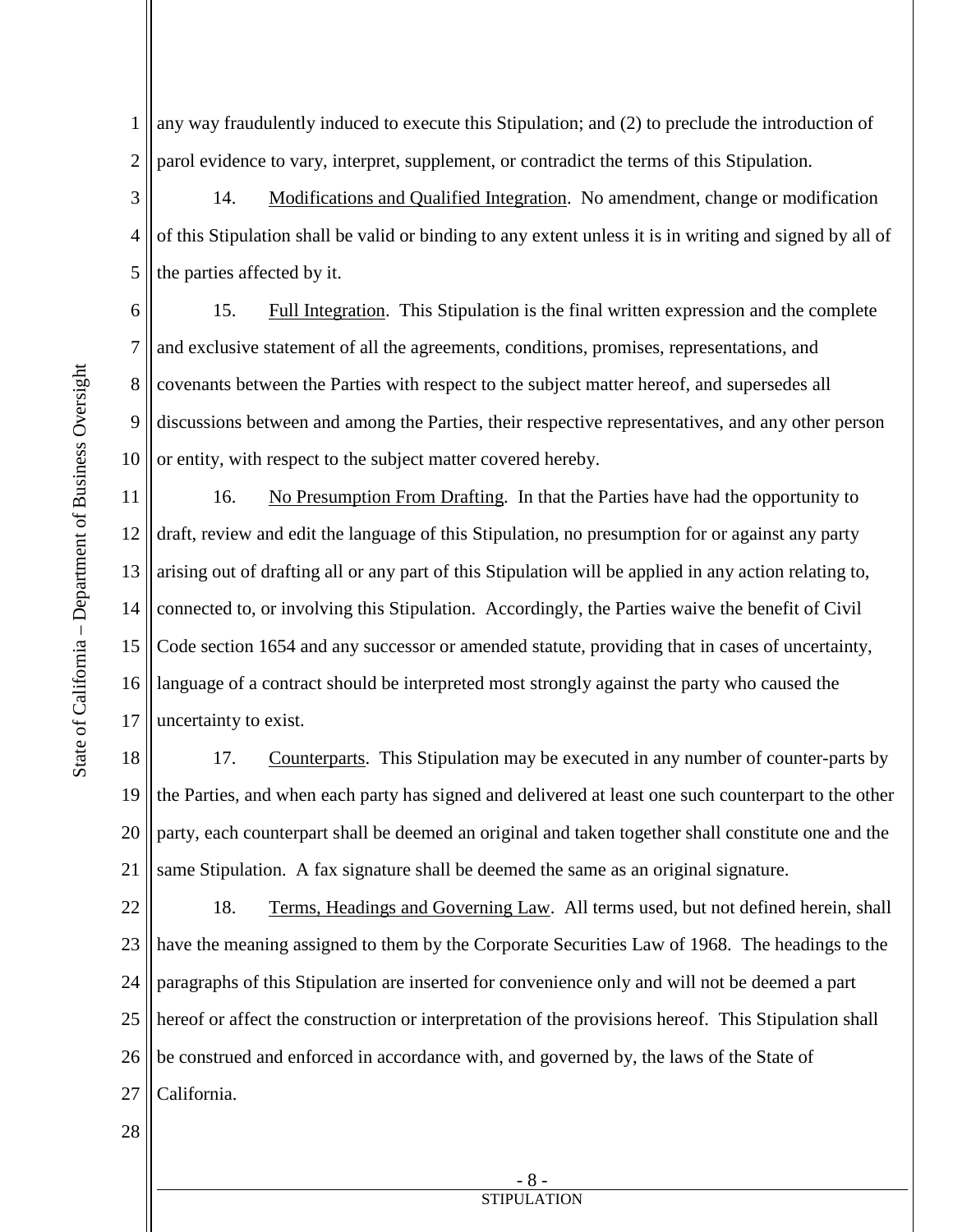1 2 3 4 5 19. Authority For Settlement. Each party warrants and represents that such party is fully entitled and duly authorized to enter into and deliver this Stipulation. In particular, and without limiting the generality of the foregoing, each party warrants and represents that it is fully entitled to enter into the covenants, and undertake the obligations set forth herein. 20. Public Record. Respondents hereby acknowledge that this Stipulation and the

6 7 exhibits attached hereto will be a matter of public record. Respondents further understand and agree to not make any statement or representation that is inconsistent with this Stipulation.

 of any kind from any source. 8 9 10 21. Voluntary Agreement. The Parties each represent and acknowledge that he, she or it is executing this Stipulation completely voluntarily and without any duress or undue influence

11 22. Effective Date. This Stipulation and the attached Desist and Refrain Order shall become effective when executed by the Commissioner or her designee and transmitted by electronic mail to Respondents' counsel at chad.ensz@dentons.com.

State of California – Department of Business Oversight

State of California - Department of Business Oversight

| 12 | become effective when executed by the Commissioner or her designee and transmitted b |
|----|--------------------------------------------------------------------------------------|
| 13 | electronic mail to Respondents' counsel at chad.ensz@dentons.com.                    |
| 14 | $\frac{1}{1}$                                                                        |
|    | $15$   ///                                                                           |
|    | $16$   ///                                                                           |
|    | $17$   ///                                                                           |
|    | $18$   ///                                                                           |
|    | $19$   ///                                                                           |
|    | $20$   ///                                                                           |
|    | $21$  ///                                                                            |
|    | $22$   ///                                                                           |
|    | $23$   ///                                                                           |
|    | $24$   ///                                                                           |
|    | $25$   ///                                                                           |
|    | $26$   ///                                                                           |
|    | $27$   ///                                                                           |
|    | $28$   ///                                                                           |
|    |                                                                                      |
|    | - 9 -<br><b>STIPULATION</b>                                                          |
|    |                                                                                      |